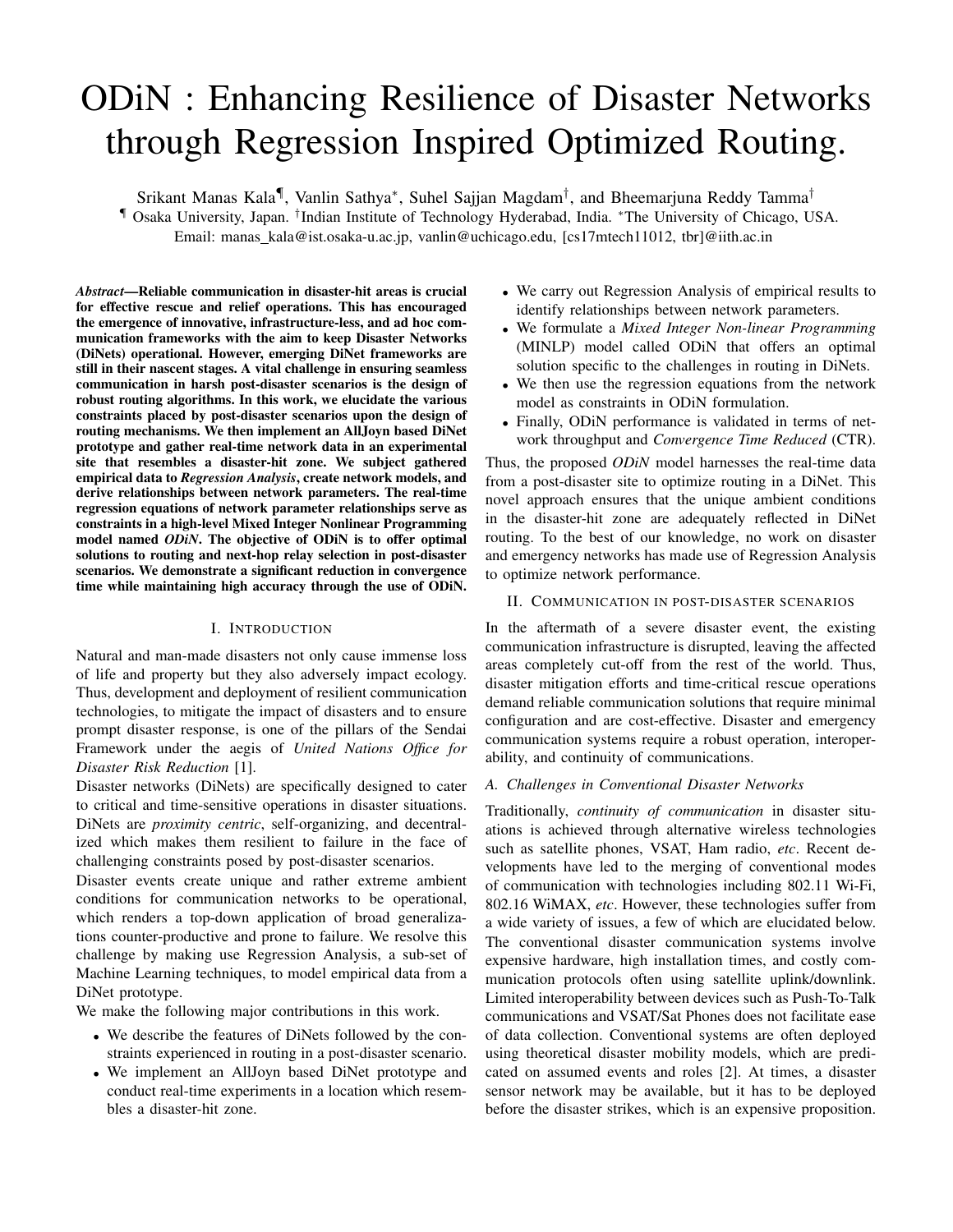The existing technologies also suffer from limited access and connectivity, overwhelmed services due to over-subscription, expensive equipment that has logistical constraints, and most importantly, limited information gathering and sharing tools. Besides, these networks are fragile and susceptible to frequent disruptions in the first few days of being set up [3], which are the most crucial days for rescue operations.

## *B. Next Generation Disaster Networks*

Next-generation of DiNets includes ad hoc wireless and opportunistic wireless networks that facilitate real-time information exchange and efficient collaboration between rescue-personnel that are within each other's transmission proximity. Due to the increasing penetration of smartphones globally, there is a special emphasis on DiNets leveraging D2D communication. Frameworks such as AllJoyn [4], paradigms such as DTN [5], and technologies such as WiFi P2P [6] are being currently experimented to implement DiNets. It is not surprising that Android has released a Wi-Fi Direct (P2P) API for Android 4.0 and above to facilitate the development of disaster *Proximity Centric Networks* (PCNs) [7].

A PCN relies solely on the spatial proximity of devices that form a part of the network and wireless technologies that facilitate communication between devices in close proximity *e.g.*, Bluetooth, Wi-Fi Direct, *etc*. Thus, disaster PCNs overcome the need for seamless connectivity to the Internet, which is a remarkable shift from conventional disaster network designs and applications. Another benefit of employing a PCN is that latency inherent in data shared via the Internet will not be experienced in a disaster PCN.

#### *C. Routing Constraints in a Disaster Scenario*

Disaster hit zones are invariably characterized by extreme weather conditions, obstacles created by collapsed infrastructure, and harsh terrain which cause signal strength to be heavily attenuated. To facilitate a resilient and robust operation of a DiNet, SINR and RSSI received at a node must primarily determine next-hop choices for data transmission [8]. However, standard implementations of the traditional routing protocols which operate in the network layer, such as AODV or OLSR, seldom use SINR based information for the selection of next-hop node.

Thus, we contend that in disaster scenarios, signal strength and signal quality must primarily determine routing algorithms. In this work, we primarily focus on the signal strength and the impact of interference on transmissions by utilizing the empirically observed SINR values to formulate constraints for the ODiN optimal routing model.

Other important challenges to routing in post-disaster environments are listed below.

- 1) Signal strength and the impact of interference on transmissions quantified by SINR.
- 2) Harness the availability of multiple radios.
- 3) Robustness and resilience, *e.g.,* recovery from a failed data transmission due to link disruption.
- 4) Energy efficient protocols, as device battery is a scarce resource in disaster scenarios.
- 5) Interoperability, *i.e.,* ability to rout over heterogeneous devices and RATs.
- 6) Maximum number of intermediate nodes that don't adversely affect network performance.
- 7) Node specific priority to data uplink or downlink.
- 8) The trade-off between data/link redundancy and energy consumption and space requirement.
- 9) Hostile and inaccessible terrain. The impact of terrain on signal strength can significantly shape the next-hop choice.

We attempt to address several of these challenges in the proposed ODiN model.



Fig. 1: AllJoyn Dinet prototype.

## III. ALLJOYN DISASTER NETWORK PROTOTYPE

AllJoyn [9] is an open-source framework that is agnostic to underlying radio access technology and facilitates the integration of heterogeneous client-devices. AllJoyn performs services such as participant device discovery, attachment, session management, *etc.,* between participant mobile devices. A detailed discussion on AllJoyn routing and implementation is presented in [4].

#### *A. Experiment Setup and Deployment Site*

We implement a 5-node AllJoyn DiNet illustrated in Figure 1. A toy model of routing in a dynamic PCN with mobile nodes is presented in Figure 2 (a). The four laptops run on the Ubuntu 16.04 LTS operating system while the Google Nexus 5 smartphone runs on Android KitKat 4.4.4. The laptops serve as stationary nodes stationed at different locations while the smartphone is mobile and transmits data to the other nodes. The DiNet is realized through a *Wi-fi ad hoc network* with Extended Basic Service Set Identity (ESSID) "DisaNet", with the help of *Independent Basic Service Set* or IBSS mode of Wi-Fi in  $2.4GHz$  over the same Wi-Fi channel.

Due to the presence of rubble and collapsed structures, disaster-hit zones suffer severely from *multi-path fading* as multiple copies of a transmission signal interfere at the receiver [10]. For this reason, we choose an under-construction building site for DiNet deployment, as shown in Figure 2 (b). The presence of semi-constructed structures and obstacles such as rubble mounds on the pathways *etc.,* creates some semblance of a disaster-hit zone.

The mobile node transmits files of three sizes *viz.,* 1MB, 4MB, and 10 MB, at spatial intervals of  $5m$ . The rationale is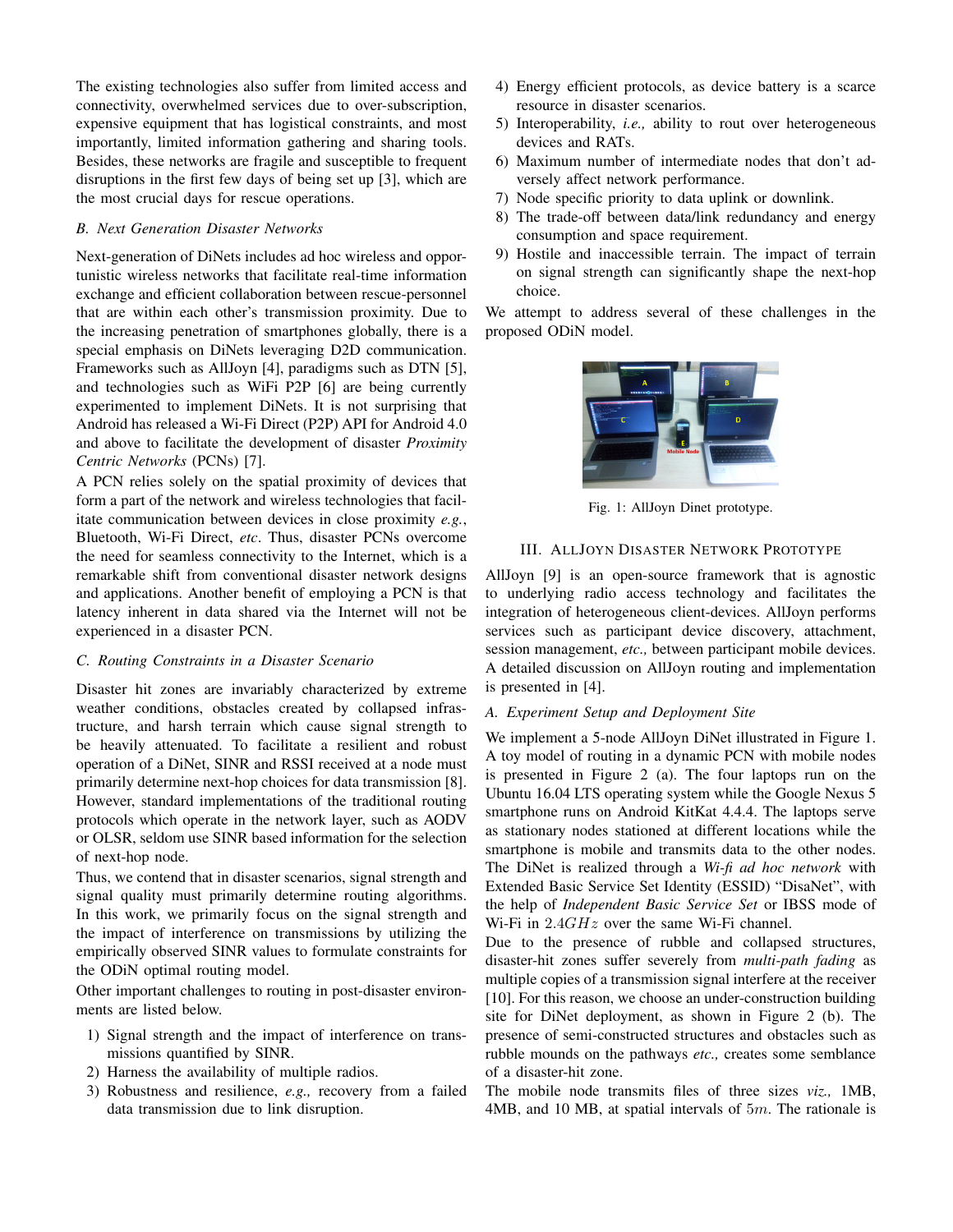

(a) Routing Toy Model. (b) Experiment sites. Fig. 2: AllJoyn DiNet Deployment

to replicate real-world disaster data which typically includes three major file types *viz.,* images of low pixel-density, highresolution images, and low-resolution videos, and high-quality videos.

## *B. Preliminary Analysis of Network Data*

We gather a variety of real-time network data for the DiNet prototype, including network throughput, latency, and signal strength experienced by the mobile node. We observe that DiNet performance is heavily dependent on the signal strength, which varies substantially with distance. The peculiar challenges of disaster environment, such as obstacles and collapsed structures, make the impact of distance on received signal strength even more strong and somewhat erratic. For example, while small files (1MB) are transmitted as long a connection exists, larger files (4MB and 10MB) experience transmission failures when signal strength drops below -67dBm.

Another aspect is power consumption, the rate of which is accelerated as inter-nodal distance increases. Distance has an extremely adverse impact on battery life in disaster scenarios. This can be understood by the fact that to transmit a  $1MB$ file, the battery drain increases by a factor of 60 at  $75m$ as compared to that at  $5m$ . Likewise, the end-to-end packet latency increases by a factor of 42 at the two inter-nodal distances.

We subject the gathered empirical data to regression analysis to determine the relationship between inter-nodal distance and network parameters.

### IV. REGRESSION ANALYSIS OF NETWORK DATA

Regression Analysis is a statistical tool and a sub-set of Machine Learning techniques which are used to ascertain the relationship between tangible or intangible variables in a system [11]. In any scientific experiment one or more *independent variables* are manipulated, and the corresponding change in a *dependent variable* is observed. A Regression Model (RM) is used to explore whether a *statistically significant* relationship exists between a dependent variable and one or independent variables. This makes Regression Analysis a desirable tool not only for modeling and fitting data but also for causal analysis. Our goal is to determine a relationship between network parameters from the empirical DiNet data. Thus, we consider Linear and Polynomial Regression techniques which assess the *statistical significance* of the relationship in terms of *p-values*

(p-val). They also offer insights into the relationship between network parameters by stating the degree to which *variation* in response variable can be justified due to the change in the independent variable through the *R-sq* of the RM.

Relationships between network parameters may be non-linear, and Polynomial Regression successfully meets this requirement by *fitting* non-linear network data on a curve. Finally, P-values and R-Sq are not feasible in non-linear regression techniques, which makes them unsuitable for our objectives. P-value or the *level of risk* of a model is signified by  $\alpha$ , and the normally accepted P-value is  $\alpha = 0.05$ . However, there has been a greater debate on the use of P-values in determining the accuracy of the models [12] and to assuage these concerns we consider  $\alpha = 0.001$ , which offers *highly statistically significant* models and substantially reduces the probability of misinterpretation.

Having identified that the inter-nodal distance is the primary determinant of network performance in terms of signal strength, throughput, delay, and battery-life, we carry out linear and polynomial regression analysis with inter-nodal distance as the predictor variable  $(X)$ , and network metrics as the response variables (Y). We select RMs with  $P-value \leq$ 0.001 and the highest R-Sq values as they produce regression equations that best explain the relationship between response and predictor network variables. The Network Parameter Relationships (NPRs) are presented in Table I.

TABLE I: Regression Analysis of DiNet Data.

| Parameter $(Y)$ R-sq                                                                          |  | <b>Regression Equation*</b>                                     |
|-----------------------------------------------------------------------------------------------|--|-----------------------------------------------------------------|
|                                                                                               |  | Signal Strength $86.94$ Y = - 47.93 - 0.5973 X + 0.002923 $X^2$ |
| Throughput <sup>†</sup>                                                                       |  | $ 88.92 $ Y = 17.56 - 0.4790 X + 0.003370 $X^2$                 |
| Battery Drain <sup>†</sup>                                                                    |  | $ 87.97 \rangle$ Y = 0.05925 - 0.004742 X + 0.000129 $X^2$      |
| Delay <sup>†</sup>                                                                            |  | 79.34 $Y = 1185 - 124.7 X + 4.302 X^2$                          |
| $*$ Inter-nodal distance is the predictor $(X)$ and network parameter is the response $(Y)$ . |  |                                                                 |

† Parameter values considered are for 1MB file.

Regression Models for all network parameters have high R-sq values, which demonstrate a significant impact of inter-nodal distance on network performance. The NPR equations are derived from empirical data and represent the actual ambient environment of a disaster network. We argue that using NPR equations in network optimization will not only reflect the network conditions in the optimization model but also reduce convergence-times of optimal results [13]. DiNets are timecritical as real-time information is crucial to relief and rescue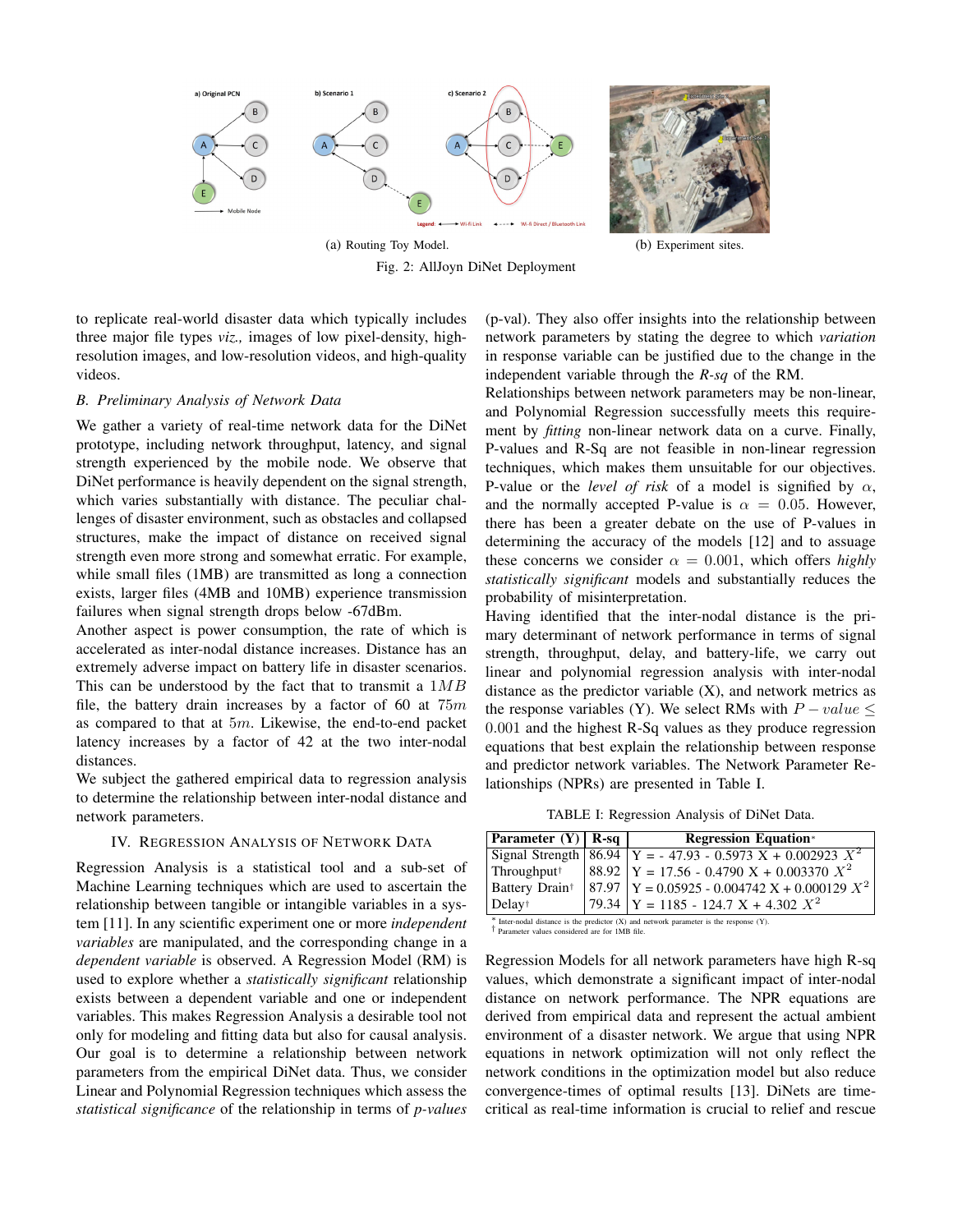efforts. In such circumstances, reduced convergence-times in network optimization are highly preferable.

A DiNet optimization may involve several parameters *viz.,* signal strength, network capacity, energy efficiency, delay tolerance, and reliability in data transmission. As discussed in SubsectionII-C, in this work, we focus on signal strength using the empirically derived NPR of signal strength in network optimization.

#### V. OPTIMAL ROUTING FOR DISASTER NETWORKS

We now formulate a high-level MINLP model called *ODiN* to offer an optimal solution to multi-hop routing in disaster networks and ensure maximal throughput. The ODiN model is proposed with the objective of maximizing network capacity through a routing mechanism predicated on signal strength, which makes use of a theoretical SINR constraint. Thereafter, we replace the theoretical constraint of signal strength with the empirically derived NPR equation of signal strength from Table I. We then contrast the performance of two versions of ODIN. While formulating ODiN, several other constraints specific to disaster scenarios have also been considered.

In addition, ODiN also makes two more considerations relevant to disaster networks :

- Spectrum is scarce and should be reused.
- The constraints should be applied to new ad hoc links created through Wi-Fi Direct, Bluetooth, *etc*.

#### *A. Theoretical ODiN Model (ODiN<sub>T</sub>)*

To maximize the overall throughput in the disaster network, we choose optimal ad hoc (Wi-Fi direct, Bluetooth, *etc.*) links and allocate the unlicensed spectrum chunk effectively to these links and tune the uplink power for these links. We assume that the DiNet nodes are deployed in a random topology, and at least one of the nodes is mobile. Let M denote the set of nodes deployed in the DiNet. Let  $I = \{i_1, i_2, \ldots, i_n\}$  be the set of relay (intermediate) nodes and  $J = \{j_1, j_2, \ldots, j_n\}$ } be the set of mobile (moving) nodes. Let  $D_{ij}$  be an ad hoc Wi-Fi direct link between nodes i and j, and C = {  $c_1$ ,  $c_2$ ,  $\ldots, c_n$  } denote the set of available unlicensed channel in the 5GHz band. The objective of maximizing the throughput of the DiNet through optimal routing is expressed in Equation (1), where  $B$  represents the DiNet bandwidth.<sup>1</sup>

$$
max(B \times log(1 + SINR_{ij}) \tag{1}
$$

A binary variable,  $X_{ij}$  whose value is 1 if i is connected to j through the ad-hoc link, else 0, where  $i \in I$ ,  $j \in J$ .

$$
\begin{cases} X_{ij} = 1 & \text{for} \\ X_{ij} = 0 & \text{else} \end{cases} \quad \forall i \in I, \forall j \in J
$$

 $<sup>1</sup>$ An alternate optimization goal can be the minimization of the maximum</sup> power  $(min(max(p_i^z))$  consumed by ad hoc links with the constraints identical to that of ODiN.

The upper bound on the maximum number of relay nodes permitted by the DiNet is given by,

$$
\sum_{j \in J} X_{ij} \le \alpha \qquad \forall i \in I \tag{2}
$$

The packet flow between relay node  $i$  and the next-hop node  $j$  should be non-negative,

$$
X_s(i,j) > 0 \tag{3}
$$

We assume that Wi-Fi operates in the orthogonal frequency division multiple access (OFDMA) mode (*i.e.,* 802.11 ax), and possesses scheduling capability in the given transmission time (*i.e.,* TXOP). Through the new concept of Basic Service Set (BSS) Coloring, 802.11ax ensures an efficient spatial reuse of the spectrum similar to that in cellular LTE [14]. We place a limit on the maximum number of ad-hoc Wi-Fi direct links in a given TXOP.

$$
\sum_{i \in I} \sum_{j \in J} X_{ij} = \beta \qquad \forall j \in J \tag{4}
$$

The values of  $\alpha$  and  $\beta$  can be fine-tuned as per network requirements. The binary variable  $Q_{ij}^z$  is 1 when relay node  $i$  and mobile node  $j$  communicate through the spectrum  $z$ , and 0 otherwise, where  $i \in I$ ,  $j \in J$  and  $z \in Z$ . Here,  $\eta$ denotes the maximum number of spectrum chunks which can be allocated to each Wi-Fi direct link.

$$
\begin{cases} Q_{ij}^{z} = 1 & \text{for } \quad \forall i \in I, \forall j \in J \\ Q_{ij}^{z} = 0 & \text{else} \end{cases}
$$
  

$$
\sum_{z \in Z} Q_{ij}^{z} \le \eta \times X_{ij} \qquad \forall i \in I, \forall j \in J
$$
 (5)

Further, each node in the DiNet may have multiple radios. In equations below,  $u_{min}$  and  $u_{max}$  represent the minimum and maximum number of radios installed on a node, respectively.

$$
\sum X_i \ge u_{min} \tag{6}
$$

$$
\sum X_i \le u_{max} \tag{7}
$$

A binary variable,  $L_i^z$  whose value is 1 if node i is using spectrum z for Wi-Fi direct link else 0, where  $i \in I$ ,  $z \in Z$ .

$$
\begin{cases} L_i^z = 1 & \text{for} \\ L_i^z = 0 & \text{else} \end{cases} \quad \forall i \in I, \forall z \in Z
$$
 (8)

 $L_i^z$  is set to be 1 if relay node i is using the spectrum z. The Equation (8) is ensured by Equation (9).

$$
L_i^z = Q_{ij}^z \qquad \forall i \in I, \forall j \in J, \forall z \in Z \qquad (9)
$$

Equation (10) guarantees that the normalized power emitted by relay node  $i$  in spectrum  $z$  is 0 when not being utilized by node i.

$$
p_i^z \le L_i^z \qquad \forall i \in I, \forall z \in Z \tag{10}
$$

 $P_{max}^w$  denotes the maximum power of a transmitting node (*e.g.,* WI-Fi AP/hotspot). Upon solving the ODiN formulation,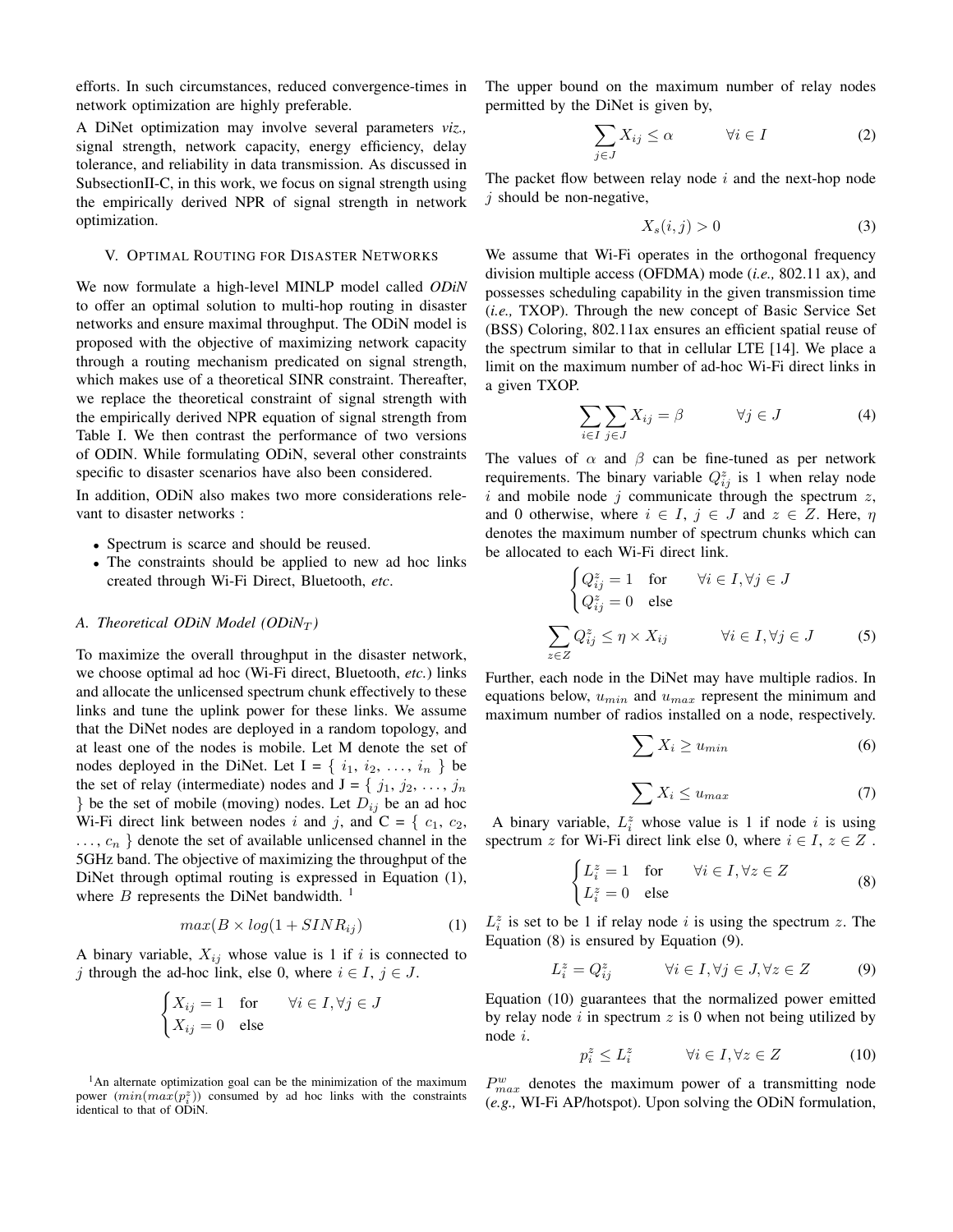

transmission power of a relay node  $i$  in a spectrum chunk  $z$ is calculated as  $p_i^z \times P_{max}^w$ , where the power value (in watts) lies in the range of  $0 \le p_i^z \le 1$ . The below equation restricts the number of uplink connections a mobile node can establish and the transmit power for the uplink tranmission is in the range of  $0 \leq p_i^z \leq 0.1$ 

$$
\sum_{i \in I} X_{ij} \le n \qquad \forall j \in J \tag{11}
$$

The L.H.S. of Equation (12) is the  $SINR_{ij}$  received at the mobile node j due to transmissions from relay node i, and  $N_0$ represents the system noise. To ensure a reliable connection, the  $SINR_{ij}$  of each Wi-Fi direct link is maintained above a predefined threshold  $\lambda_j$ , which may vary across mobile nodes.

$$
\frac{Inf \times (1 - Q_{ij}^z) + G_{ij} p_i^z P_{max}^w}{N_o + \sum_{w \in W_k} G_{wj} P_{max}^i + \sum_{i' \in I \setminus i} G_{i'_j} p_{i'}^z P_{max}^w} \ge \lambda_j
$$
\n
$$
\forall i \in I, j \in J, z \in Z
$$
\n(12)

Here,  $W_k$  is the set of all nodes using the spectrum z in a given TXOP duration. Similarly,  $G_{wj}$  is the channel gain from the other DiNet node  $w$  to  $j$  (operating on the same spectrum chunk),  $G_{ij}$  is the channel gain from i to j.

The use of  $Inf \times (1 - Q_{ij}^z)$  ensures that if  $Q_{ij}^z = 0$ , then  $Inf \times (1 - Q_{ij}^z)$  amounts to a very large value, which allows for the expression to be conveniently ignored. Through the virtual infinite value  $Inf$ , Equation (12) ensures that all relay nodes provide a minimum  $SINR_{th}$  to a particular mobile node. ODiN implementation will be impractical without the SINR consideration through  $Inf.$  The Equation (12) can be rewritten as follows,

$$
SINR_{ij} \le \frac{Inf \times (1 - Q_{ij}^{z}) + G_{ij}p_{i}^{z}P_{max}^{w}}{N_o + \sum_{w \in W_k} G_{wj}p_{max}^{i} + \sum_{i' \in I \setminus i} G_{i'_{j'}}p_{i'}^{z}P_{max}^{w}} + \forall i \in I, \forall j \in J, \forall z \in Z
$$
\n(13)

Finally, the ODiN capacity optimization model is formulated as follows,

$$
max(Blog(1+SINR_{ij})
$$
 s.t., (2), (4), (5), (9), (10), (11), (13).

#### *B. Regression Inspired ODiN (ODiN<sub>NPR</sub>)*

We propose a novel approach wherein we replace the theoretical constraints in an optimization model with *Network Performance Relationships* derived through Regression Analysis of empirically observed data. In the current implementation of ODiN, we replace the computationally intensive theoretical SINR constraint in (13) with the regression equation for SINR presented in Table I in the following equation.

$$
max(SINR_{ij})
$$

Equation (14) reflects the NPR between inter-nodal distance and SINR.

$$
SINR_{ij} = -47.93 - 0.5973X_{ij} - 0.002923X_{ij}^2 \tag{14}
$$

Finally, the regression inspired ODiN model is formulated as,  $max(SINR_{ij})$  s.t., (2), (4), (5), (9), (10), (11), (14). By solving  $ODiN_{NPR}$ , we achieve the following: